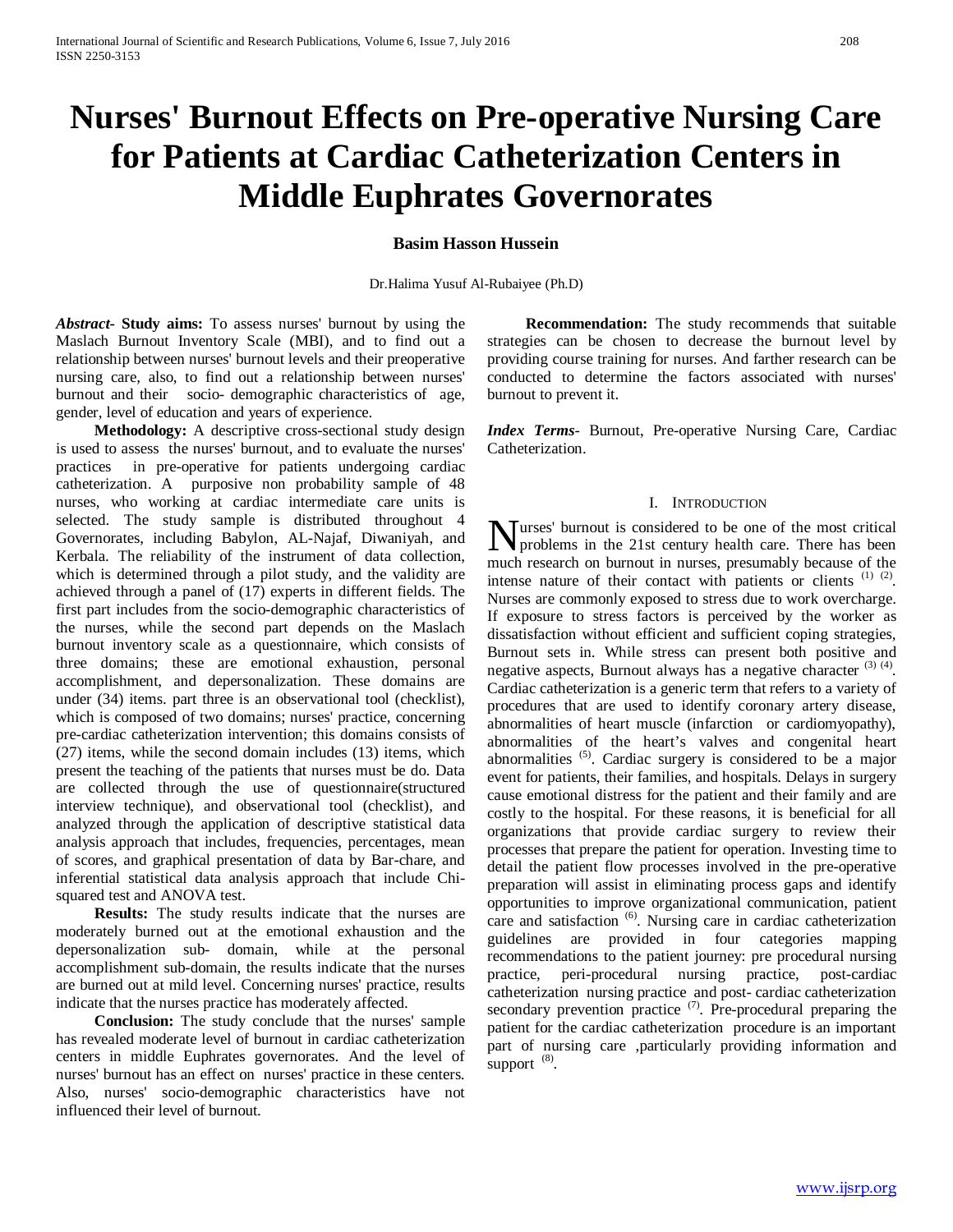#### II. OBJECTIVES

 1.To assess nurses' burnout by using the Maslach Burnout Inventory Scale (MBI).

 2.To find out the relationship between nurses' burnout levels and their preoperative nursing care.

## **Methodology**

 **Design of Study:** A descriptive cross-sectional study design is used to assess the nurses' burnout, and to evaluate the nurses' practices in pre-operative for patients undergoing cardiac catheterization, from the period of (October 18<sup>th</sup> 2015 to May10*<sup>P</sup>* th*<sup>P</sup>* 2016).

 **Setting of the Study:** The study was conducted at four cardiac catheterization centers. These centers include(cardiac catheterization center in Hilla, AL- Diwaniyah, Kerbala and Al-Najaf Al-Ashraf Cities).

 **Sample of the Study:** A non- probability purposive sample of (48) nurses who performed pre-catheterization practice. These nurses were (11 ) with Baccalaureate degree, (25) with diploma degree, (12) with school of nursing degree. Those nurses selected according to certain criteria which include: both genders male and female, both working shift, at least one year of experience in cardiac intermediate care unit.

 **Study Instrument:** An assessment and evaluation tool used in the present study to assess the nurses' burnout and to evaluate their practices. The study instrument adopted and developed by the researcher with the aid of scientific and related literatures, as well as the appropriate modifications, which were conducted to achieve the study objectives. The final copy consists of the following parts:

Part I: Socio-demographic data. This part consists of (7) items which are (gender, age, level of education, marital status, years of experience, years of experience in cardiac units and training session in cardiac care ) .

**Part II:** This part includes the nurses' burnout, as followed by Maslach burnout interview after modification (Maslach,

2003). This part involves (34) items, distributed into three subdomains, which are:

- **A.** Emotional exhaustion: This dimension includes (10) items.
- **B.** Personal accomplishment: This dimension includes(14)items.
- **C.** Depersonalization: This dimension includes(10) items.

**Part III:** The third part of the study instrument includes the pre-cardiac catheterization nurses' practices. These practices evaluated through the use checklist approach and consist of (40) items concerning practice that should be provided to patient in cardiac intermediate care unit, and which are divided into (2) sections include:

**Section 1:** General intervention of the nurse before the procedure. This section includes (27)items.

 **Section 2:** Patients' teaching. This section includes (13) items.

### III. STATISTICAL ANALYSIS

 The statistical data analysis approach by using (SPSSver.20) is used in order to analyze and evaluate the data of the study. A descriptive statistical data analysis approach used to describe the study variables : Frequencies and Percentages. Inferential statistical data analysis approach: used by application of the Chi-square test this test is used for determining the association between nurses socio-demographic data and nurses burnout and nursing practice. Also, ANOVA test for equality of means of several independent Groups. Testing the significant association. For this study the significant P-value  $\leq 0.05$ .

IV. RESULTS OF THE STUDY

| <b>Demographic Data</b> | <b>Rating</b>                   | Frequency | <b>Percent</b> |
|-------------------------|---------------------------------|-----------|----------------|
|                         | <b>Diwanya</b>                  | 12        | 25             |
|                         | <b>Najaf</b>                    | 12        | 25             |
| <b>Province</b>         | Karbala                         | 12        | 25             |
|                         | <b>Babylon</b>                  | 12        | 25             |
|                         | <b>Total</b>                    | 48        | 100            |
| Gender                  | <b>Male</b>                     | 30        | 62.5           |
|                         | <b>Female</b>                   | 18        | 37.5           |
|                         | <b>Total</b>                    | 48        | 100            |
|                         | $20 - 29$                       | 28        | 58.3           |
|                         | 30-39                           | 15        | 31.2           |
| Age / years             | 40-49                           | 4         | 8.3            |
|                         | 50-59                           | 1         | 2.1            |
|                         | <b>Total</b>                    | 48        | 100            |
|                         | <b>Secondary nursing school</b> | 12        | 25             |
| Levels of education     | <b>Institute</b>                | 25        | 52.1           |

**Table (1): Distribution of the (48) Study Sample by their Demographic Data**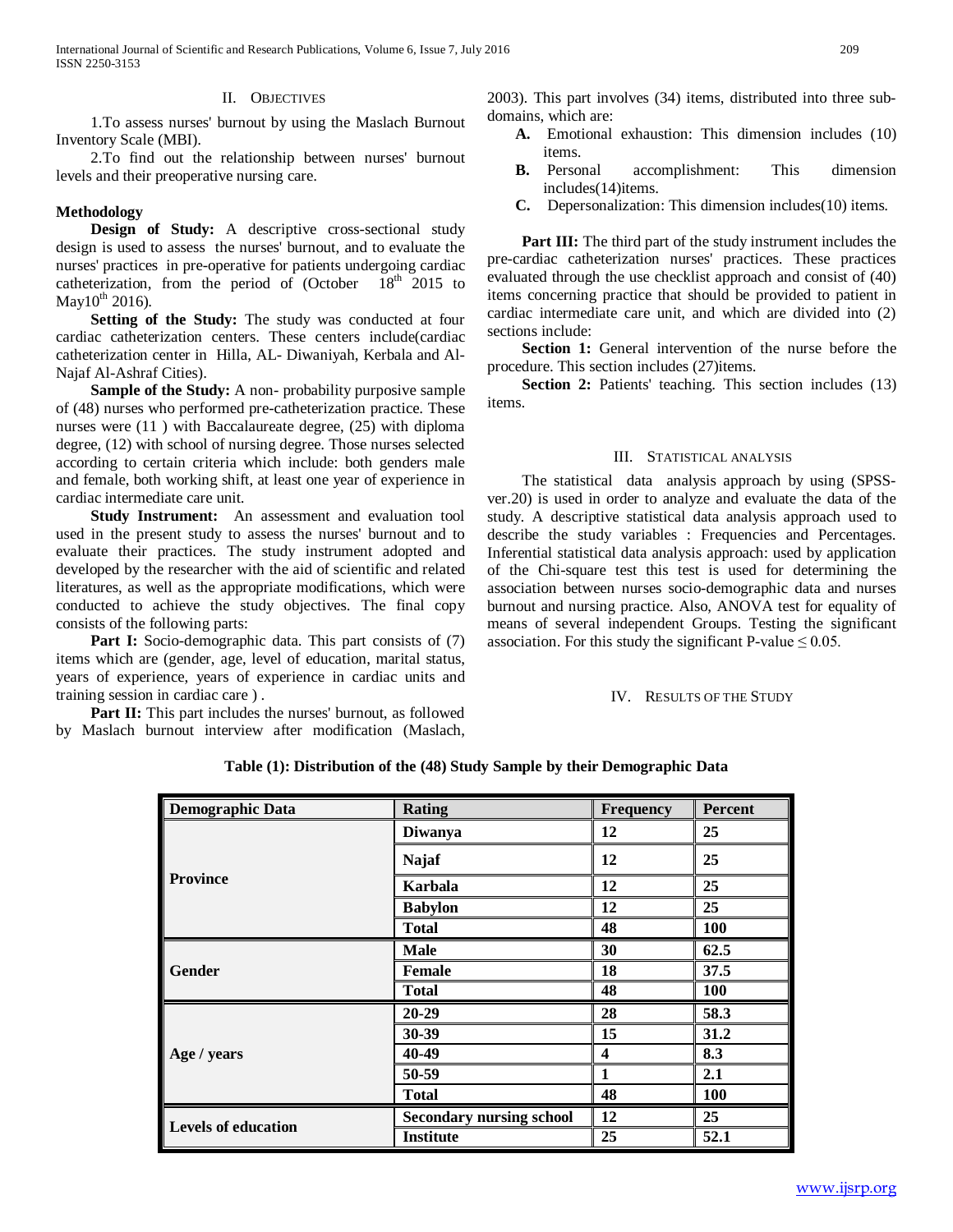|                                                        | College          | 11                      | 22.9       |
|--------------------------------------------------------|------------------|-------------------------|------------|
|                                                        | <b>Total</b>     | 48                      | 100        |
|                                                        | <b>Single</b>    | 5                       | 10.4       |
| <b>Marital status</b>                                  | <b>Married</b>   | 43                      | 89.6       |
|                                                        | <b>Total</b>     | 48                      | 100        |
|                                                        | $1 - 7$          | 32                      | 66.7       |
|                                                        | $8 - 14$         | 10                      | 20.8       |
| <b>Years of Experience</b>                             | $15 - 21$        | $\overline{2}$          | 4.2        |
|                                                        | $22+$            | $\overline{\mathbf{4}}$ | 8.3        |
|                                                        | <b>Total</b>     | 48                      | 100        |
| Years of Experience in cardiac<br>center               | $1 - 5$          | 44                      | 91.7       |
|                                                        | $6+$             | $\overline{\mathbf{4}}$ | 8.3        |
|                                                        | <b>Total</b>     | 48                      | 100        |
|                                                        | <b>Non</b>       | 17                      | 35.4       |
|                                                        | $\mathbf{1}$     | 23                      | 47.9       |
|                                                        | $\overline{2}$   | 7                       | 14.6       |
|                                                        | $\boldsymbol{4}$ | $\mathbf{1}$            | 2.1        |
| <b>Training sessions in Iraq</b>                       | <b>Total</b>     | 48                      | <b>100</b> |
|                                                        | non              | 17                      | 35.4       |
| Duration of training sessions<br>inside of Iraq / days | $5 - 32$         | 30                      | 62.5       |
|                                                        | $33+$            | $\mathbf{1}$            | 2.1        |
|                                                        | <b>Total</b>     | 48                      | 100        |
|                                                        | $\bf{0}$         | 48                      | <b>100</b> |
| Training sessions outside of Iraq                      | <b>Total</b>     | 48                      | 100        |
| Duration of Training sessions                          | $\bf{0}$         | 48                      | 100        |
| outside of Iraq / days                                 | <b>Total</b>     | 48                      | 100        |

 This table shows that there is an equal sample size selected from four provinces (25%), and the higher percentage is for male (62.5%). Regarding the study sample age, the study results indicate that (58.3%) of the study sample are within the first age group (20-29) years old. In addition, the study results indicate that (52.1%) are institute graduates, (89.6%) are married, (66.7%) have 1-7 years of experience in different areas of practices, (91.7%) have 1-5 years of experience in cardiac units, (47.9%) have participated in one training session inside of Iraq, (62.5%)have participated in a training sessions for 5-32 days, and (0.0%)have participated in a training sessions outside of Iraq.

| <b>Items</b>                             | Rating                  | <b>Frequency</b> | Percent | M.S     | <b>Assessment</b> |
|------------------------------------------|-------------------------|------------------|---------|---------|-------------------|
|                                          | <b>High Burnout</b>     | 0                | 0.0     |         |                   |
| <b>Emotional</b>                         | <b>Moderate Burnout</b> | 48               | 79.2    |         | <b>Moderate</b>   |
| <b>Exhaustion</b>                        | <b>Mild Burnout</b>     | 10               | 20.8    | 2.20    |                   |
|                                          | <b>Total</b>            | 48               | 100     |         |                   |
| <b>Personal</b><br><b>Accomplishment</b> | <b>High Burnout</b>     | 24               | 6.2     |         | Mild              |
|                                          | <b>Moderate Burnout</b> | 21               | 43.8    | $2.42*$ |                   |
|                                          | <b>Mild Burnout</b>     | 3                | 50.0    |         |                   |
|                                          | <b>Total</b>            | 48               | 100     |         |                   |
| <b>Depersonalization</b>                 | <b>Mild Burnout</b>     | 12               | 25      |         | <b>Moderate</b>   |
|                                          | <b>Moderate Burnout</b> | 36               | 75      | 1.75    |                   |
|                                          | <b>Total</b>            | 48               | 100     |         |                   |
| <b>Overall</b><br>Nurses'                | <b>Mild Burnout</b>     | 15               | 31.3    |         |                   |
| <b>Burnout</b>                           | <b>Moderate Burnout</b> | 33               | 68.7    | 1.68    | <b>Moderate</b>   |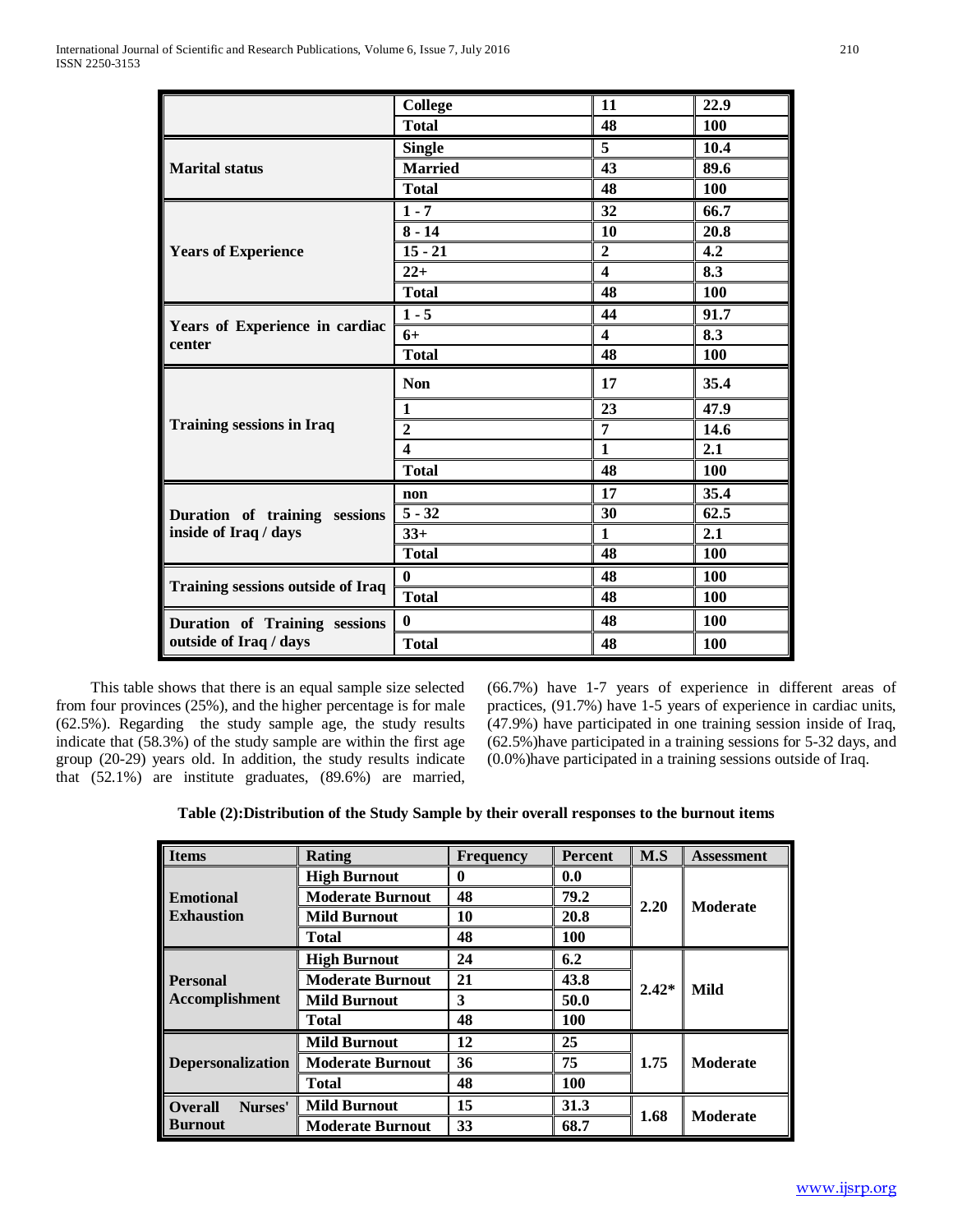| 48<br>Total<br>. . |
|--------------------|
|--------------------|

## **Cut off point (0.66), mild (mean of score 1-1.66), moderate (mean of score 1.67-2.33), high (mean of score 2.34 and more). \* (the mean of score is reversed due to the items directions).**

Based on statistical cut off point (0.66), this table shows that the nurses are moderately burned out (mean of score 1.67- 2.33) at the emotional exhaustion and the depersonalization sub domain, while at the personal accomplishment sub domain, the results indicate that they are burned out at mild level (mean of score 1-1.66). Furthermore, the study results indicate that the overall assessment for the nurses' burnout is moderate burnout.

# **Table (3):Distribution of the (48) Study Sample by their overall Evaluative for Pre-Operative Nursing Care**

| Overall Evaluative for<br><b>Pre-Operative</b> Nursing Partially adequate 39<br><b>Care</b> | Rating      | <b>Frequency Percent</b> |       | M.S  | <b>Assessment</b>            |
|---------------------------------------------------------------------------------------------|-------------|--------------------------|-------|------|------------------------------|
|                                                                                             | ∥inadequate |                          | 14.2  | 1.89 | <b>Partially</b><br>adequate |
|                                                                                             |             |                          | 81.3  |      |                              |
|                                                                                             | adequate    |                          | 14.6  |      |                              |
|                                                                                             | Total       | 48                       | 100,0 |      |                              |

# **Cut off point (0.66), in-adequacy (mean of score 1-1.66), partially adequate (mean of score 1.67-2.33), Adequate (mean of score 2.34 and more).**

This table shows that the overall evaluation for the Pre-Operative Nursing Care is partially adequate (81.3%).

## **Table (4):Association between the Nurses' Burnout and Evaluation of Nursing Care**

| <b>Main Domains</b>                                                          | <b>Chi-Square</b> | D.F. | <b>P-Value</b> | <b>Significance</b> |
|------------------------------------------------------------------------------|-------------------|------|----------------|---------------------|
| <b>Overall</b><br>Nurses'<br>overall nurses<br>Burnout /<br><b>practices</b> | 38.80             |      | 0.001          | <b>HS</b>           |

This table shows that there is a high significant association between the nurses' burnout and the Pre-Operative Nursing Care.

## V. DISCUSSION OF THE STUDY RESULTS

## **Part I: Discussion of the Study Sample Demographic Data**

The study results indicate that there is an equal sample size selected from four provinces, and the majority of the nurses are males. Regarding to the study sample age, the study results indicate that the majority of the study sample are within the first age group (20-29) years old. In addition, the study results indicate that institute graduated is the dominant level of education for the study sample. In addition, the study results indicate that more of the study sample are married, have 1-7 years of experience in different areas of practices, have 1-5 years of experience in cardiac units, participate in one training session inside of Iraq, participate in a training sessions for 5-32 days, and there is no participation in a training sessions outside of Iraq. These study results may come because that the equal sample size selected from different provinces is from the researcher opinion , while for the study sample age group, this result come because that the majority of the nurses they dealing directly with the patients are from those with this age group because the action with the patients require a high physical activity and the nurses who are advanced age fail to dealing with the patients. In addition, the participation in a training sessions outside of Iraq is

diminished due to the political and economic limitation and this is controlled by the policy of the minister of health of Iraq. A study of Rashedi and others (2014) have studied the burnout among nurses in Iran and they find that the majority of the nurses are married<sup>(9)</sup>. In addition, a study of Chitura and Chitura (2014) have found that the majority of respondents at the hospitals  $(56.5%)$  were in the age range  $20 - 30$  years old. And their study indicate that 73.9% of the respondents were five years in the unit, with only 26% having above five years <sup>(10)</sup>. In Iraq studied the prevalence of nurses burnout in Rania District hospitals at Sulemani governorate this study find that the majority of the study sample are institute graduated <sup>(11)</sup>.

## **Part II: Discussion of the Nurses' Burnout**

Based on statistical cut off point (0.66), the study results indicate that the nurses are moderately burned at the emotional exhaustion and the depersonalization sub domain, while at the personal accomplishment sub domain, the results indicate that the nurses are burned at mild level. Furthermore, the study results indicate that the overall assessment for the nurses' burnout is moderate. These results come because that the shortage of nurses staff in the hospitals make the available nurses to perform a large number of duties as well as make them burned. The present